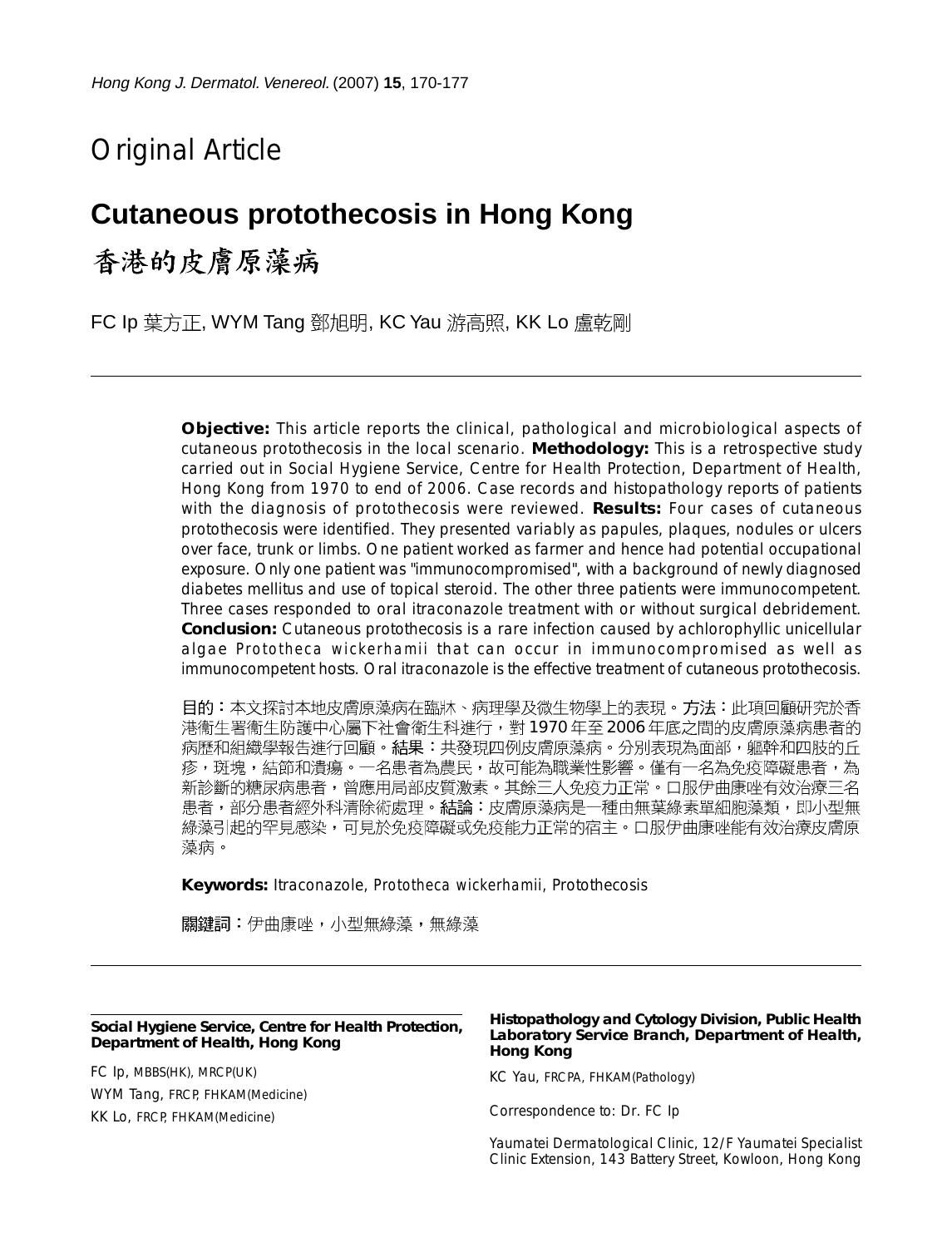#### **Introduction**

Cutaneous protothecosis is a cutaneous infection caused by achlorophyllic unicellular algae of the genus *Prototheca* described for the first time in 1894 by Wilhem Kruger.<sup>1</sup> It is a rare human cutaneous infection that often affects immunocompromised and sometimes immunocompetent hosts. Skin lesions consist of erythematous patches and plaques which mimic dermatitis or superficial fungal infection. The local epidemiology of the infection is not known. We performed a retrospective survey on cutaneous protothecosis occurring in Social Hygiene Service, Centre for Health Protection, Hong Kong. The clinical features, microbiology, treatment and progress of these cases are presented.

## **Patients and method**

The case records and histopathology reports with a diagnosis of protothecosis were retrieved from 1970 to end of 2006, a 36-year-period. A diagnosis of cutaneous protothecosis was considered definite when organisms of specific morphology were detected in the skin biopsy of lesions. The typical morphology was the presence of spherical organisms of 3-4 microns with internal septation and endospore formation, which can be highlighted by Grocott methenamine stain. Isolation of the pathogen by culture allowed identification of the species but was not mandatory for a diagnosis.

#### **Results**

A total of four cases were found in Social Hygiene Service, Department of Health, Hong Kong from 1970 to 2006. Two cases have been reported previously.2,3 The diagnosis of cutaneous protothecosis was based on finding the organism in skin biopsy of lesion or isolation of the organism in tissue culture. The clinical and laboratory findings are summarised in Table 1.

#### *Patient 1*<sup>2</sup>

A 29-year-old Chinese female presented in 1970 with a 13-year history of erythematous papules and plaques on the right cheek and temple. There was occasional itching and swelling of the lesions. The lesions progressively increased in size. She reported good past health and there was no preceding trauma to the lesional area. Physical examination showed a large, infiltrated erythematous plaque in right cheek and temple area with yellowish miliary nodules seen under diascopy. The border of lesions was irregular but well-demarcated. She had received courses of antibiotics, antituberculosis drugs, polymyxin B injection and superficial X-irradiation, but no significant improvement was noted. Blood tests including complete blood count, liver and renal function test, plasma protein and immuno-electrophoresis were all normal. Sputum culture for mycobacterium and fungus were all negative. Chest X-ray showed no active lung disease.

Skin biopsy of the right face plaque showed granulomatous inflammation with organisms in the epidermis and dermis. The organisms in intraepidermal location were small spherical eosinophilic bodies of 3-4 microns with internally small spherical structures. In the dermis, there were larger spherical bodies with an intensely basophilic, internal septate structure. These were endospores in a rosette configuration within sporangia. Culture of the tissue in glucose Sabouraud agar yielded *Prototheca wickerhamii*, a yeast-like creamy white colour colony at first which acquired a dirty yellowish colour upon prolonged incubation. Sputum culture was negative for *Prototheca.*

She was given oral, topical and intralesional injection of amphotericin B respectively. There was no significant response and the plaque progressively increased in size. Repeat biopsy after courses of treatment showed persistence of the infection.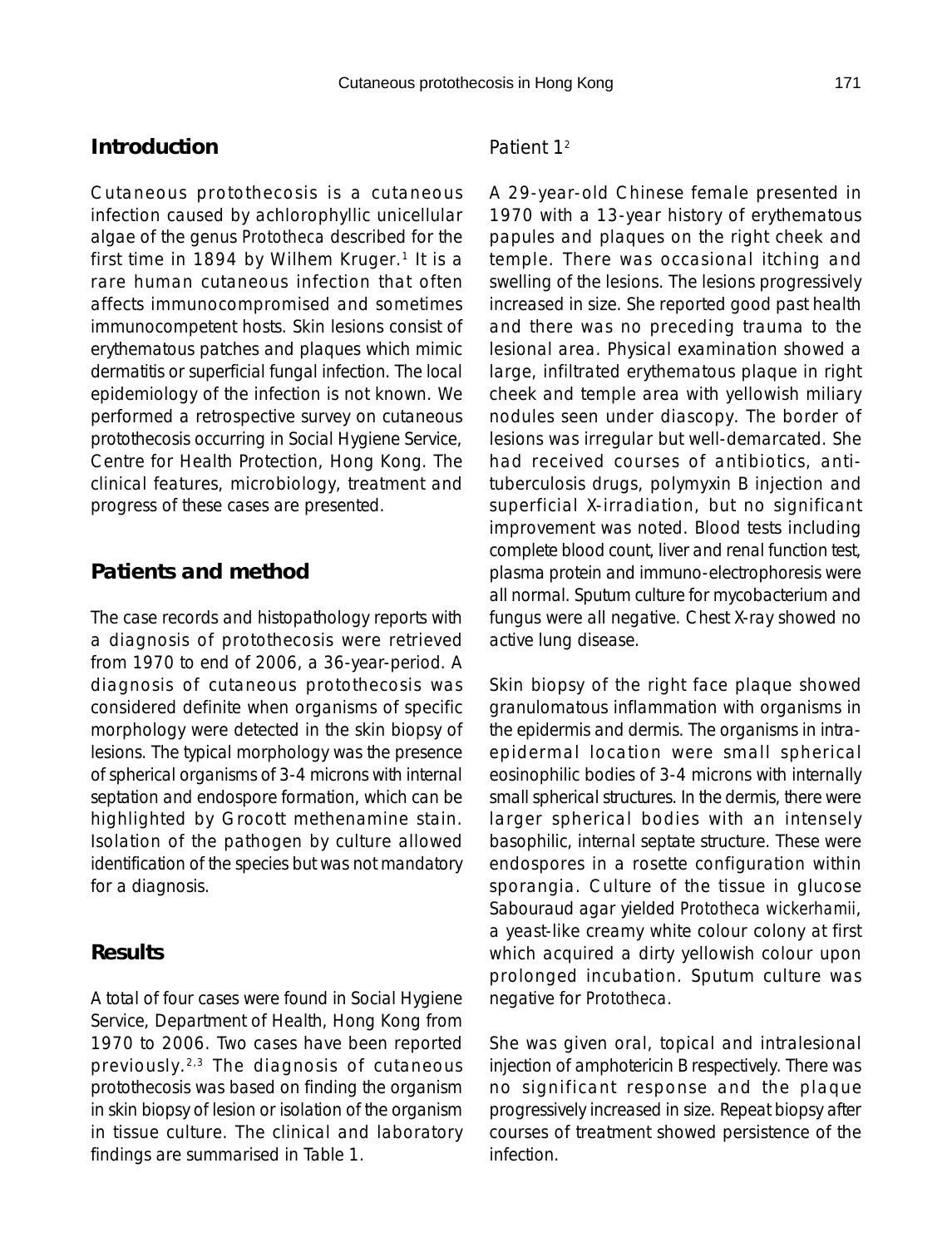|                               | Patient 1 <sup>2</sup> | Patient 2 <sup>3</sup> | Patient 3              | Patient 4            |
|-------------------------------|------------------------|------------------------|------------------------|----------------------|
| Sex/age                       | F/29                   | M/70                   | M/75                   | F/79                 |
| Occupation                    | Typist                 | Farmer                 | Retired construction   | Housewife            |
|                               |                        |                        | site worker            |                      |
| Lesion                        | Right face/temple      | Left lower limb        | Right upper limb, left | Left arm cellulitis, |
|                               | papules and plaque     | ulcerated plaque,      | upper chest, abdomen   | left ankle ulcer     |
|                               |                        | right thigh ulcer      | erythematous nodules   |                      |
| Time of onset before 13 years |                        | 12 months              | 8 months               | 3 months             |
| presentation                  |                        |                        |                        |                      |
| History of trauma             | Nil                    | Nil                    | Nil                    | Nil                  |
| Immunosuppression             | Nil                    | Nil                    | Diabetes mellitus,     | Nil                  |
|                               |                        |                        | topical steroid        |                      |
| Differential                  | Cutaneous              | Cutaneous              | Deep fungal infection  | Cellulitis           |
| diagnosis at time of          | mycobacterial or       | mycobacterial or       | or eczema              |                      |
| presentation                  | deep fungal infection  | deep fungal infection  |                        |                      |
| Histopathology                | Granulomatous          | Granulomatous          | Granulomatous          | Granulomatous        |
|                               | inflammation,          | inflammation,          | inflammation,          | inflammation,        |
|                               | endospores and         | endospores and         | endospores and         | endospores and       |
|                               | sporangia present      | sporangia present      | sporangia present      | sporangia present    |
| Tissue culture                | Prototheca             | Prototheca             | Prototheca             | Negative             |
|                               | wickerhamii            | wickerhamii            | wickerhamii            |                      |
| <b>Blood culture</b>          | Not done               | Negative               | Not done               | Negative             |
| Treatment                     | Oral Amphotericin B    | Oral Itraconazole      | Oral Itraconazole      | Oral Itraconazole    |
|                               | x 2 months, topical    | 200 mg daily for       | 200 mg daily for       | 200 mg daily for     |
|                               | Amphotericin B x 2     | 3 weeks, surgical      | 4 months initially,    | 7 months             |
|                               | months, intralesional  | debridement            | for 5 months later for |                      |
|                               | Amphotericin B x       |                        | relapse                |                      |
|                               | 11 treatments          |                        |                        |                      |
| Outcome                       | Unresponsive           | Responsive             | Responsive             | Responsive           |

**Table 1.** The clinical and laboratory findings of four patients with cutaneous protothecosis

## *Patient 2*<sup>3</sup>

A 70-year-old Chinese male farmer was referred to our Service for management of cellulitis and ulceration on both lower legs for 12 months. There was neither preceding trauma nor recent travel. He was a known hepatitis B carrier. There was no history of diabetes mellitus or immunosuppression. Physical examination showed a large ulcerated erythematous plaque on the left lower thigh extending to the left knee and left upper calf (Figures 1 & 2). Smaller ulcerated lesions were

also seen in right thigh. Culture from an ulcer swab grew *Candida albicans* on the first visit. He was treated with oral itraconazole 200 mg daily for 2 weeks. The lesion almost healed, but recurred after he had defaulted follow-up for 1 month. This time, discrete scaly erythematous papules were noted on face, left forearm, and left leg.

Skin biopsy of the ulcerated lesion on the left leg showed suppurative granulomatous inflammation in dermis and subcutis with spores and sporangia readily demonstrated by Grocott methenamine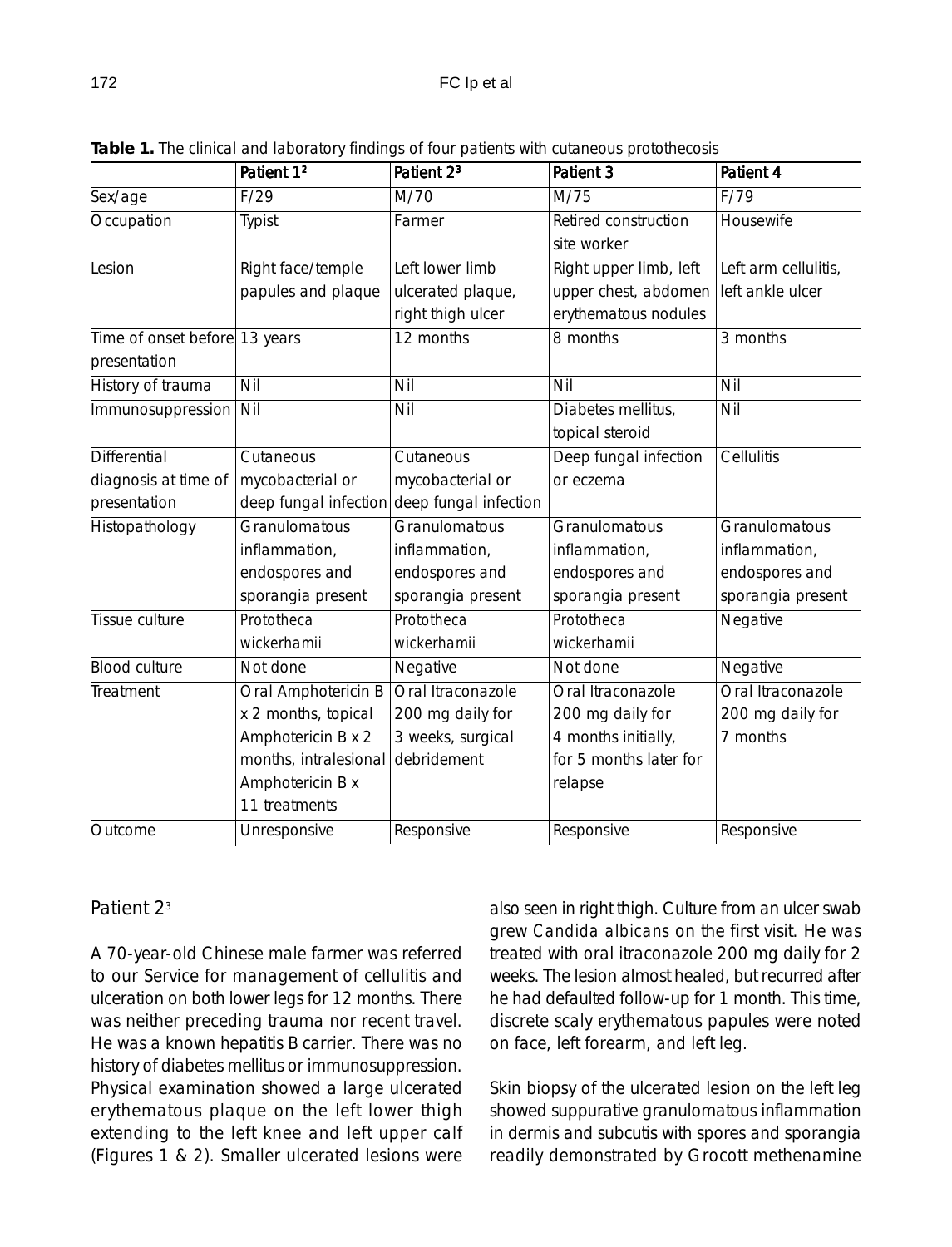

**Figure 1.** The ulcerated lesion in left knee of patient 2.

stain. Lactophenol cotton blue stain of the organism showed sporangia-containing endospores (Figure 3). Culture grew *Prototheca wickerhamii*. He was treated with itraconazole 200 mg daily for 3 weeks and surgical debridement. Although his subsequent antifungal sensitivity test showed resistance to itraconazole and sensitivity to amphotericin B, he responded to the treatment and the lesions resolved.

#### *Patient 3*

A 75-year-old Chinese retired construction site worker presented with an erythematous plaque on the right forearm for 8 months. In the past five years prior to the presentation, he was intermittently seen in the dermatological clinic for chronic eczema and had been given topical corticosteroids and oral antihistamines. The right upper limb plaque was initially treated as eczema



**Figure 2.** The erythematous ulcerated plaque in left calf of patient 2.



**Figure 3.** Lactophenol cotton blue stain showing *Prototheca wickerhamii* with sporangia containing endospores (x 200).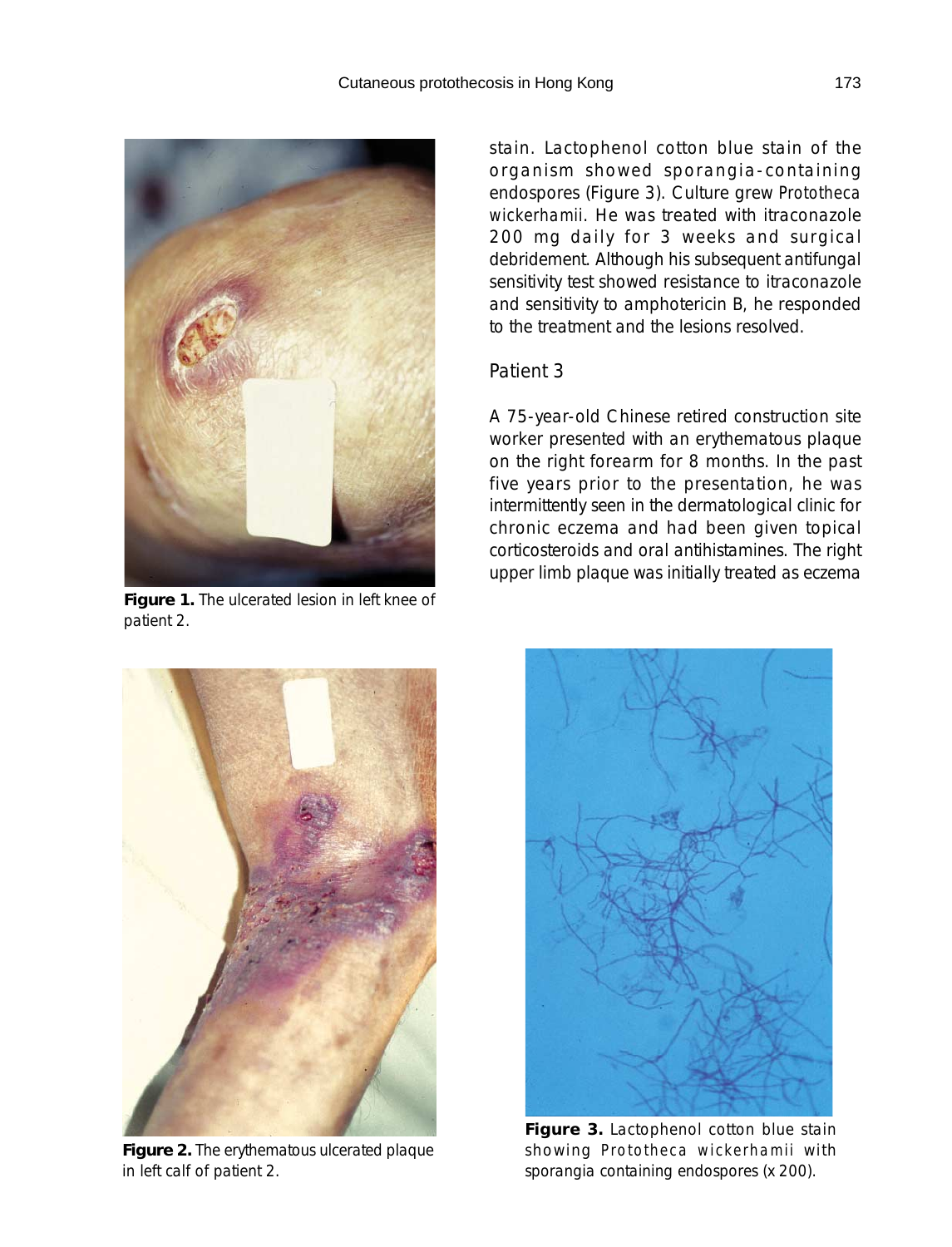with no improvement. The lesion was itchy but nonpainful. There was no preceding trauma to the area. He did not keep any fish, pets and no gardening activities were reported. Physical examination showed extensive plaques and nodules on the right forearm, elbow and upper arm (Figure 4). Nodules were also noted on left upper chest (Figure 5) and left abdominal area.

Skin biopsy of a right forearm plaque revealed similar histopathology as the above two cases (Figures 6 & 7). Culture of the biopsy tissue yielded



**Figure 4.** Erythematous nodules and plaque in right upper limb in patient 3.



**Figure 5.** Extensive erythematous nodules in left upper chest of patient 3.

*Prototheca wickerhamii*. Blood test results for complete blood picture, liver and renal function tests were normal. However, his spot glucose was 9.5 mmol/l.

The patient was treated with itraconazole 200 mg daily for four months. The skin lesion resolved and repeated biopsy and culture four months after treatment revealed no organisms. Further evaluation of his elevated blood glucose confirmed a diagnosis of diabetes mellitus and he was



**Figure 6.** Suppurative granulomatous inflammation with admixed spores demonstrated in skin biopsy from patient 3 (H&E stain, x 400).



**Figure 7.** Spores and morula form sporangia demonstrated in skin biopsy from patient 3 (Grocott stain, x 400).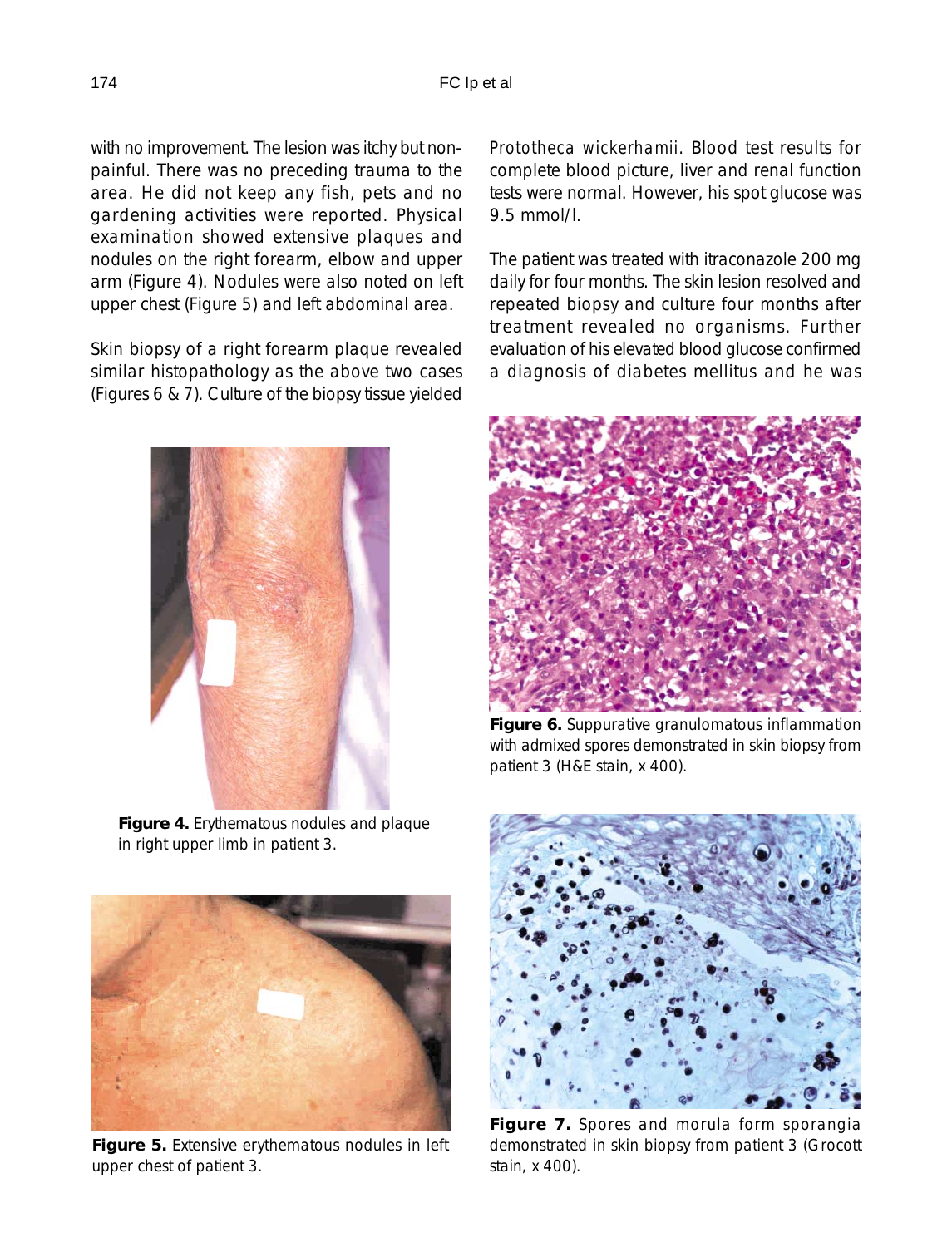advised on dietary restriction as an initial management. After eight months, he had a relapse of the skin lesion in right forearm, right shoulder and left forearm. A repeat skin biopsy confirmed a relapse of cutaneous protothecosis though culture this time was negative for the algae. He was treated as clinical relapse with itraconazole 200 mg daily for five months. The lesions completely resolved. Repeat skin biopsy and culture two months after stopping treatment showed no organisms.

#### *Patient 4*

A 79-year-old Chinese housewife presented with a 3-month history of left upper limb and left ankle erythematous plaque and ulcer. There was no history of preceding trauma. She had good past health except for a history of psoriasis which was then in remission. She gave no history of diabetes mellitus and immunosuppression. Physical examination showed extensive erythematous plaque with ulcerations in the left arm and forearm (Figure 8). There was a small superficial ulcer on the left ankle with a clean base. She was treated as cellulitis with intravenous ampicillin and cloxacillin as an in-patient, but the skin lesions persisted.

Skin biopsy of the left forearm lesion for histopathology showed typical features of cutaneous protothecosis. However, culture of biopsy tissue did not demonstrate any *Prototheca* species. She was treated with



**Figure 8.** Extensive erythematous plaque with ulcerations in left arm and forearm of patient 4.

itraconazole 200 mg daily for 7 months. The lesion completely resolved, leaving postinflammatory hyperpigmentation.

#### **Discussion**

#### *Epidemiology*

*Prototheca* species are ubiquitous, aerobic achlorophyllic unicellular algae requiring an exogenous source of carbon and nitrogen as nutrition. They are adapted to both artificial and natural environments. *Prototheca* had been isolated from various aquatic sources such as lakes, streams, sewage, industrial sludge ponds and marine water. They can also be isolated from mucous flux of trees, infected potato skin, soil and animal wastes. $4,5$ 

This organism is of low virulence to the immunocompetent host. However, a case study by Iacoviello et al found that at least 50% of patients were immunocompromised.<sup>6</sup> In another review by Leimann et al, near 50% of patients were immunocompromised to some extent.7 The immunocompromised state was secondary to steroid use, organ transplantation, diabetes mellitus, haematological or solid organ malignancy. In a small report on five patients, all were immunocompromised, mostly due to systemic or topical steroids.<sup>8</sup> However, a considerable number of patients such as those in our review (patient 1, 2 and 4) were apparently healthy and immunocompetent. Only patient 3 had a diagnosis of diabetes mellitus after the presentation and history of intermittent use of topical steroids.

Protothecosis can present clinically in three forms: cutaneous lesions, olecranon bursitis and systemic protothecosis. Most cases present as localised cutaneous lesions.3,7,8 The infection usually spreads locally and insidiously. In a review of 107 patients by Leimann et al, $<sup>7</sup>$  protothecosis (both cutaneous</sup> and non-cutaneous) most frequently occurred in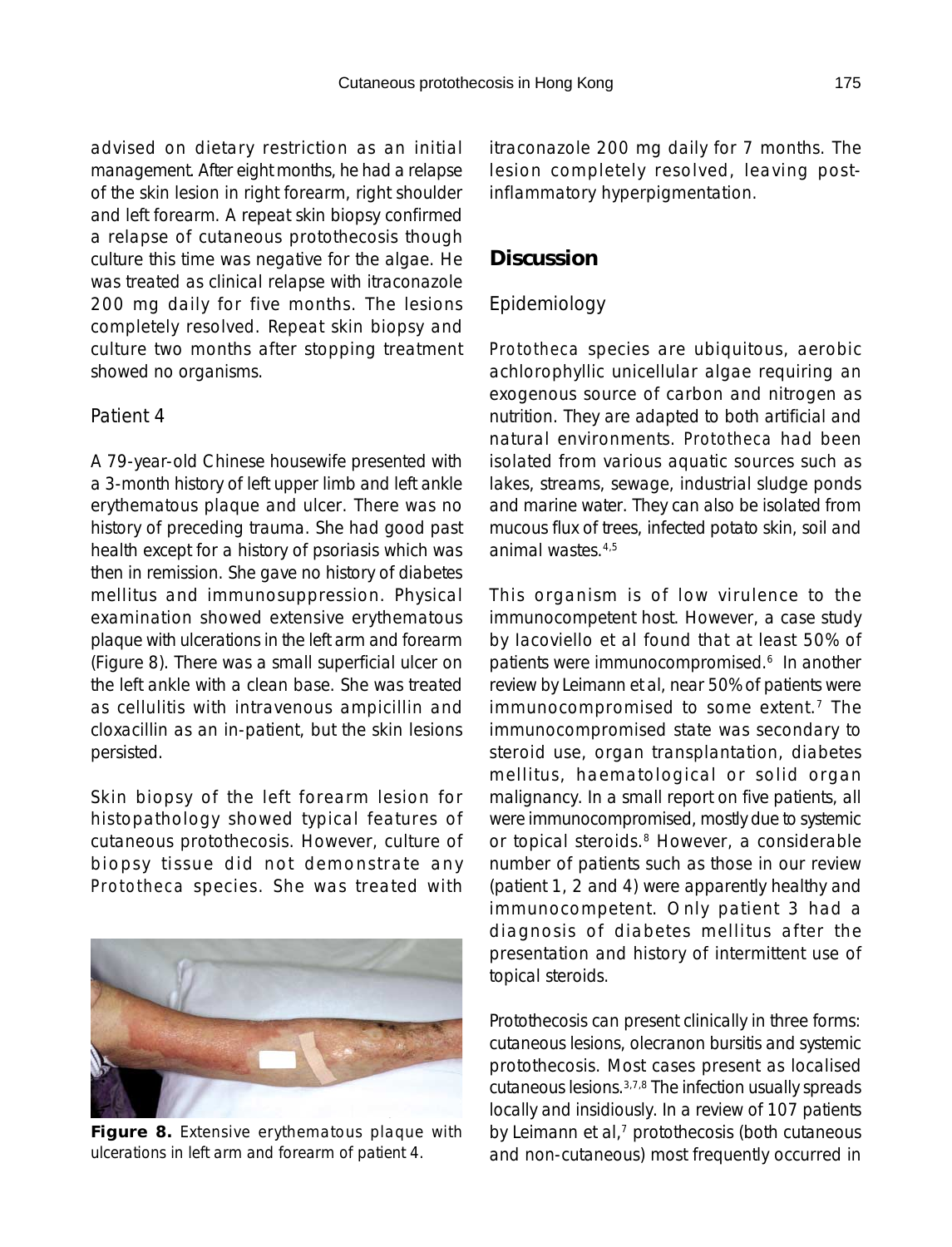the upper extremities in 51 cases (including 18 cases of olecranon bursitis), followed by 20 cases occurred in lower extremities, 10 cases on the scalp and face, 8 cases on the trunk and 18 cases of systemic infection involving the intestines, peritoneum, lymph nodes, liver, gall bladder, meninges, nasopharynx and heart. In four patients, the infection was considered disseminated. Farming is an occupation associated with a high susceptibility to the infection.<sup>8</sup> Only patient 3 was a farmer and occupationally exposed to the infection. There was no obvious source of exposure in the other three patients and there was no sex or age predilection although most patients were over 30 years of age. All our patients were adults on presentation. There have been 10 cases described in children of less than 18 years of age.<sup>7</sup>

In cutaneous protothecosis, the lesions are often located in exposed areas like the extremities and face.<sup>7</sup> The lesions have a variable appearance: erythematous plaques, nodules, verrucous lesions, vesicles, pustules and ulcers.2,3,7,8 The organism was introduced into the skin by local trauma or percutaneous inoculation, usually trivial in nature. The incubation period is in terms of weeks to months. In all of our patients, clinical presentation was typical with erythematous plaques, nodules and ulcers in the extremities (patient 2, 3, 4) and face (patient 1).

Cutaneous protothecosis usually runs an indolent course. The lesions usually remain localised. Dissemination of cutaneous disease is possible in patients with local or systemic immunosuppression.

#### *Diagnosis*

Very often, the diagnosis is not suspected initially but the unusual clinical course should raise the suspicion of unusual or deep fungal infection and skin biopsy is therefore required for further evaluation.

Histologically, cutaneous protothecosis is characterised by suppurative granulomatous infiltration in the dermis and subcutaneous tissue. The detection of thick-walled sporangia with internal septation and sporangiospore formation are diagnostic of protothecosis. The characteristic morula-like structures are easily distinguished from other deep fungal infections with spore-like structures such as cryptococcosis, blastomycosis, rhinosporidiosis and coccidioidomycosis.3,5 All four of our patients had skin biopsy done which showed typical suppurative granulomatous inflammation in the dermis and demonstration of typical endospores and sporangia of *Prototheca*. Identification of *Prototheca* species requires culture confirmation. *Prototheca* forms creamy yeast-like colonies on Sabouraud's medium when grown at an environmental temperature between 25 to 32°C. A lactophenol cotton blue stain should be performed in every culture to reveal typical sporangia-containing endospores. It can prevent misidentification with the utilisation of API 20C.9 PAS, Gridley and Gomori-Grocott stains were superior to H&E for detecting *Prototheca* cells as the cell wall and internal sporangiospores of intact cells are well delineated.10 *Prototheca* consists of three species: *P. wickerhamii, P. zopfii* and *P. stagnora*. The first two species are pathogenic in human with the majority of cases caused by *P. wickerhamii*. The species can be differentiated by use of 50 µg clotrimazole discs.<sup>11</sup> Three of our patients (patient 1, 2, 3) had a positive tissue culture of *Prototheca wickerhamii*.

#### *Management*

Cutaneous protothecosis can be treated by surgical excision if the lesions are localised.<sup>12</sup> Treatment is more effective when surgery is combined with pharmacological therapy. Antifungal agents such as amphotericin  $B_1^{8,13}$  itraconazole,  $3.14$ fluconazole8,15 and ketoconazole8,16 are reported to be useful. However there has been no consensus in treatment owing to the small number of patients and variable response seen with different agents. Combination of amphotericin B and tetracycline has been used with success by some authors.<sup>8,17</sup> Local application of amphotericin B has been